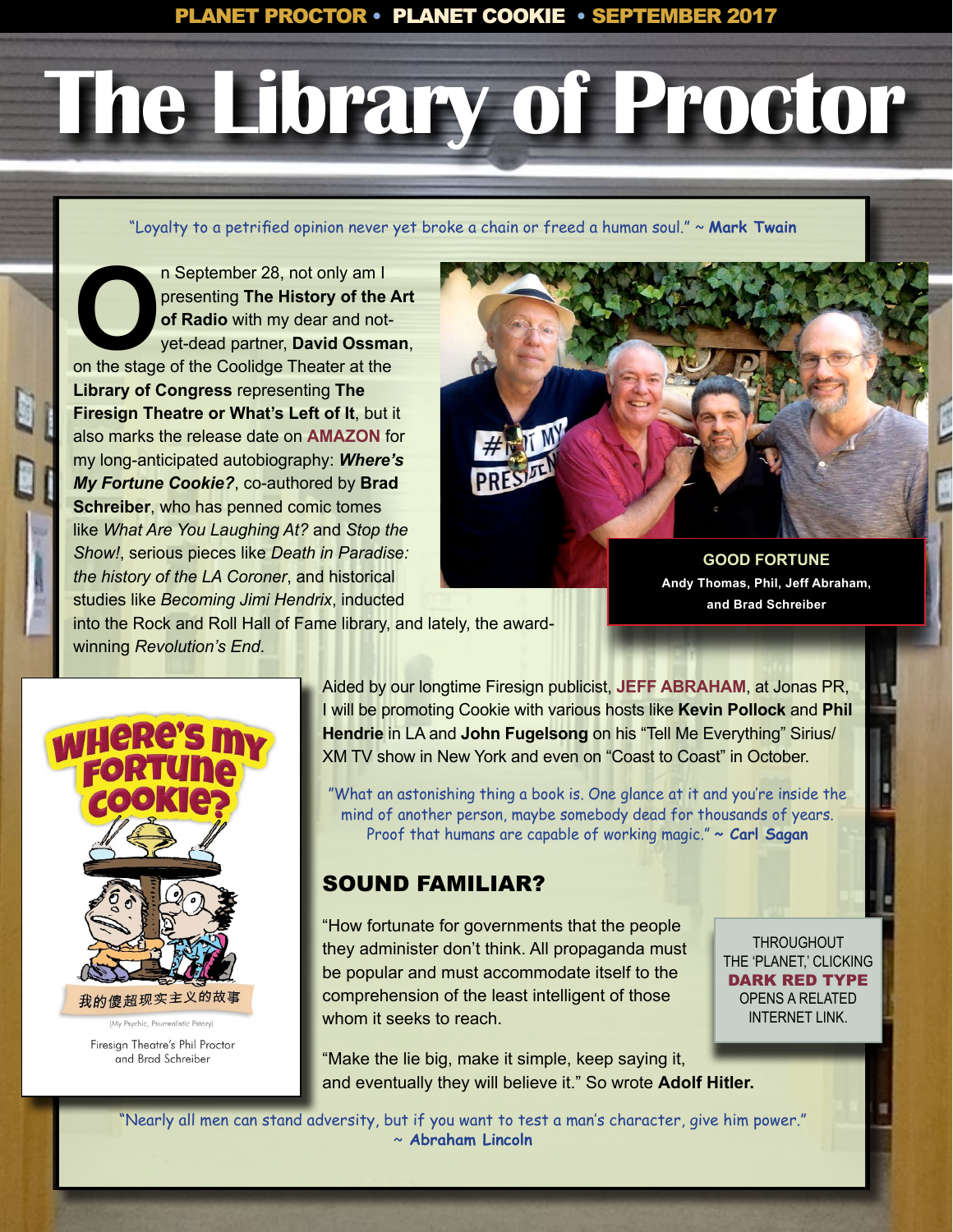#### OH, NOW YOU TELL ME

**Arat can last longer without water than a camel.**<br>
Bats always turn left when exiting a cave. The<br>
original name for butterfly was flutterby. If one<br>
places a tiny amount of liquor on a scorpion, it will instantly Bats always turn left when exiting a cave. The original name for butterfly was flutterby. If one go mad and sting itself to death. A female ferret will die if it goes into heat and cannot find a mate.

Your stomach needs to produce a new layer of mucus every two weeks or it will digest itself. Chewing gum while peeling onions will keep you from crying. It takes more calories to eat and digest a piece of celery than the celery has to begin with. The glue on Israeli postage is certified kosher.

In a game of chess, the number of possible ways of playing the first four moves per side is 318,979,564,000. An old law in Bellingham, Washington, made it illegal for a woman to take more than three steps backwards while dancing. A 2X4 is really 1-1/2" by 3-1/2". On average, 12 newborns will be given to the wrong parents daily…

Because metal was scarce, the Oscars given out during WW2 were made of wood. During the chariot scene in *Ben Hur*, a small red car can be seen in the distance, and **Heston**'s wearing a watch. **Bruce Lee** was so fast that they had to s-l-o-w the film down so you could see his moves. The first CD pressed in the US was **Bruce Springsteen**'s "Born in the USA." **Charlie Chaplin** once won third prize in a Charlie Chaplin look-alike contest.

There are no words in the dictionary that rhyme with orange, purple, and silver. Sherlock Holmes NEVER said, "Elementary, my dear Watson." *The Guinness Book of Records* holds the record for being the book most often stolen from public libraries. And astronauts are not allowed to eat beans before they go into space, because passing wind in a spacesuit damages them.

"Prejudices are rarely overcome by argument; not being founded in reason, they cannot be destroyed by logic." **~ Tryon Edwards**

#### THE NIGHT WITCHES

**They flew under the cover of darkness in bare-<br>bones plywood biplanes. They braved bullets<br>frostbite in the air, while battling skepticism are<br>sexual harassment on the ground. They were feared a** bones plywood biplanes. They braved bullets and frostbite in the air, while battling skepticism and sexual harassment on the ground. They were feared and hated so much by the Nazis that any German airman who downed one was automatically awarded the Iron Cross. All told, the all-female 588th Night Bomber Regiment dropped more than 23,000 tons of bombs on Nazi targets. In doing so, became a crucial Soviet asset in winning World War II. The Germans nicknamed them the **Nachthexen**, or



"night witches," because the whooshing noise their wooden planes made resembled that of a sweeping broom."

There were 12 commandments the Night Witches followed. The first was "be proud you are a woman." Killing Germans was their job, but in their downtime the heroic flyers still did needlework, patchwork, decorated their planes, and danced. They even put the pencils they used for navigation into double duty as eyeliner.



Altogether these daredevil heroines flew more than 30,000 missions, and despite being the most highly decorated unit in the Soviet Air Force, they were excluded from the victory-day parade in Moscow, because it was decided their planes were too slow. **[READ MORE](http://www.history.com/news/meet-the-night-witches-the-daring-female-pilots-who-bombed-nazis-by-night)**

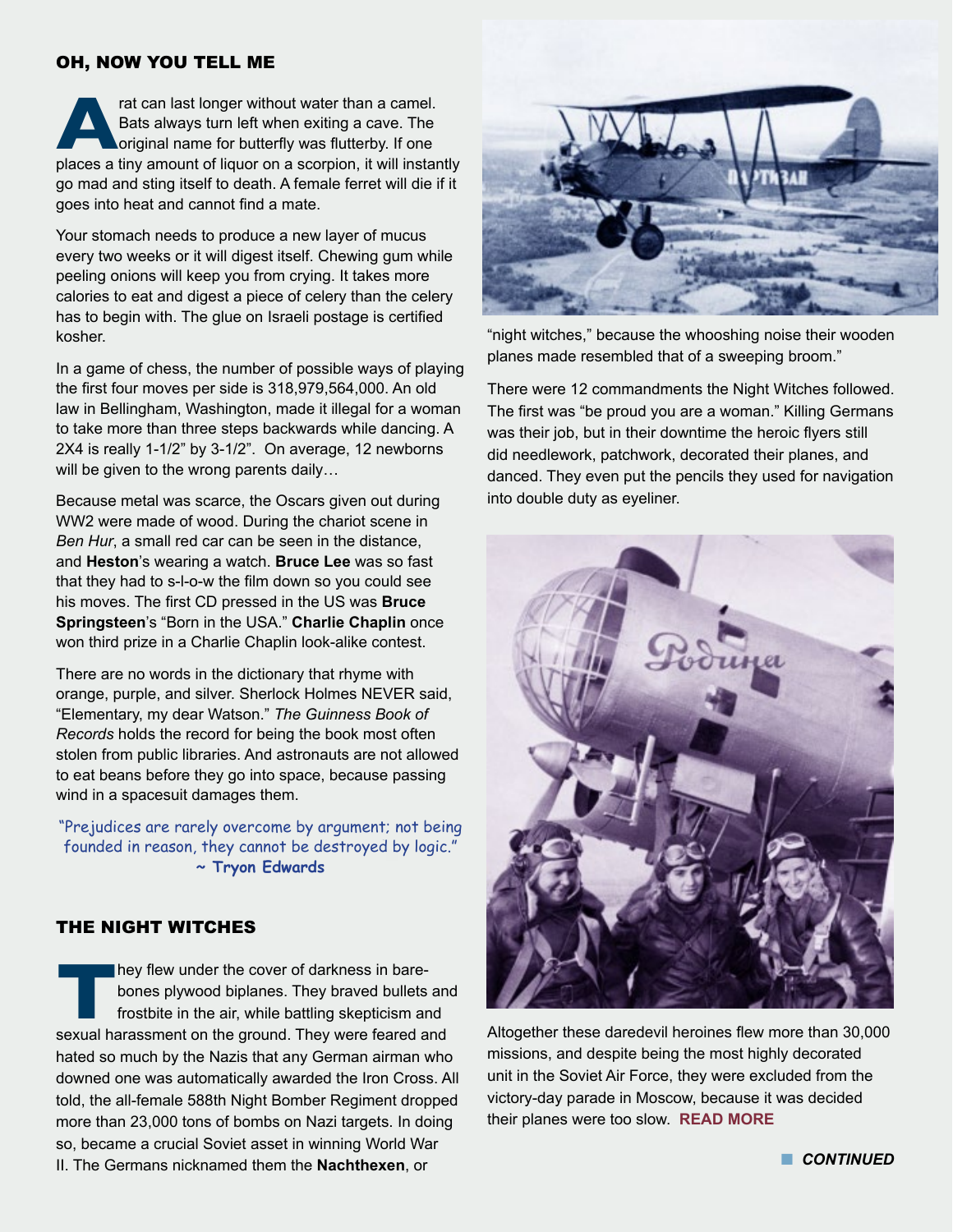"We hang the petty thieves and appoint the great ones to public office." ~ **Aesop**



#### JOY TO THE WORLD

**The Pope** leaned towards **Mr. Trump** and said, "Do you know that with one little wave of my hand I can make every person in this crowd go wild with lov? you know that with one little wave of my hand I can make every person in this crowd go wild with joy?

"This joy will not be a momentary display, like that of your followers, but go deep into their hearts and for the rest of their lives whenever they speak of this day, they will rejoice!"

Trump replied, "I seriously doubt that. With one little wave of your hand!? Really? Show me!"

So the Pope slapped him…

"Politicians are not born; they are excreted." **~ Cicero**

#### PIG OUT

farmer had five female pigs and as times were hard, he decided to sell them at the county fair. There he met a fellow farmer whalso owned five male pigs, and they decided to mate were hard, he decided to sell them at the county fair. There he met a fellow farmer who the pigs and split everything 50/50, but since they lived 60 miles apart, they decided to drive 30 miles each and find a field in which the pigs could mate.

The first morning, the farmer with the females got up

at 5 a.m., loaded them into the family station wagon – the only car he had -- and drove the 30 miles to the field. Then, while the pigs were mating, he asked his partner, "How will I know if they're pregnant?" The other replied, "If they're lying in the grass tomorrow morning, they're pregnant, but if they're lying in the mud, they're not."

The next morning the pigs were rolling in the mud, so he hosed them off, loaded them into the family station wagon and proceeded to try again.

This continued each morning for more than a week and both farmers were worn out, and one morning, he was too tired to get out of bed. He called his wife, "Honey, please look outside and tell me whether the pigs are in the mud or in the grass."

"Neither," yelled his wife, "they're in the station wagon. And one of them is honking the horn."

"Leave the statues up; give the pigeons more food. Let nature take its course." ~ **Bob Wicks**, LA Times letters

#### IN SEARCH OF NANCY

ack in 1985, an adventurous young girl in Ohio<br>
named **Nancy Cartwright** went on a crazed que<br>
to Italy to find the great director, **Federico Felli**<br>
whose films had infatuated her voung mind. By 1995. named **Nancy Cartwright** went on a crazed quest to Italy to find the great director, **Federico Fellini**, whose films had infatuated her young mind. By 1995, she had become famous as the voice of Bart Simpson on

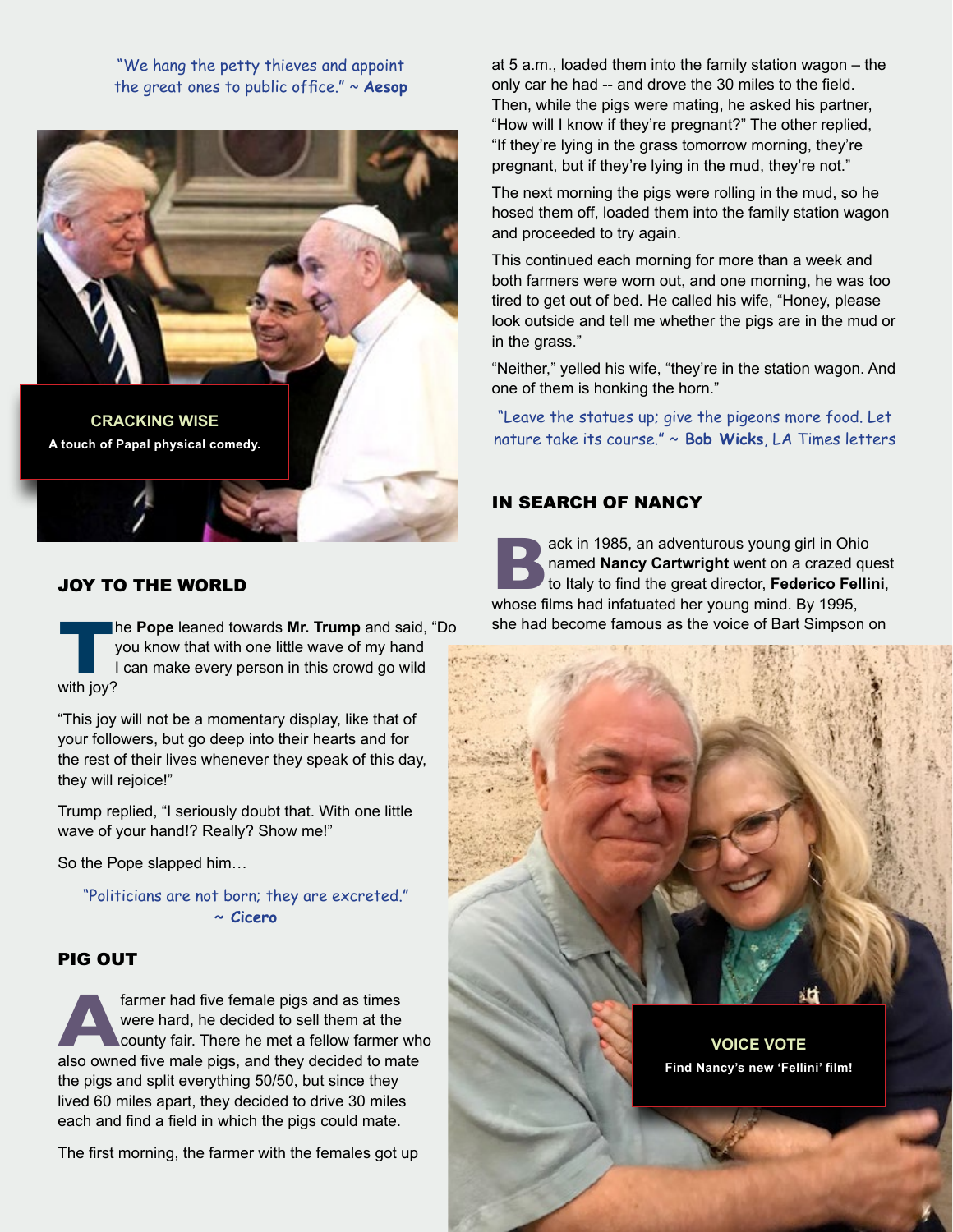the hit TV series, had borne two children and decided to represent her adventure as a one-woman show.

Fast-forward another 20 years or so, and she has now made it into a magical movie that I here declare is my month's Planet Pick! … **[IN SEARCH OF FELLINI](http://www.insearchoffellini.com)**

"You get ideas from daydreaming. You get ideas from being bored. You get ideas all the time. The only difference between writers and other people is we notice when we're doing it." ~ **Neil Gaiman** 

**COOKING UP 'CANDIDE' Max Adrian, Louis Edmonds, Barbara Cook and Robert Rounseville in the original 1956 production.**

#### A RECIPE FOR SUCCESS

**II** first saw the late great **Barbara Cook** on Broadw as the saucy Cunegonde in **Leonard Bernstein**'s Candide, and later as an innocent Amish girl in *P*, and Fancy before appearing as Marion, the librarian, first saw the late great **Barbara Cook** on Broadway as the saucy Cunegonde in **Leonard Bernstein**'s *Candide*, and later as an innocent Amish girl in *Plain*  opposite **Robert Preston** in *The Music Man* and then the letter-writing lead in *She Loves Me*.

Never formally trained, "I always just sang," she said. "I think I breathed and I sang, [and] of course, I think I've gotten better at it. I still think it's a work in progress. Seriously, as the years go by, I have more and more courage to go deeper and deeper and deeper."

Before her death at 90, after a long and successful career in cabaret, she articulated her creative philosophy in three words: "You are enough! You are always enough. You don't ever have to pretend to be anything other than what you are. All you need do is deeply embrace who you are, and you'll be fine. In life, aren't you drawn to the more authentic people? Of course; you're not drawn to phonies."

I totally agree and am honored to have known her.

"Happiness is when what you think, what you say, and what you do are in harmony." ~ **Mahatma Gandhi**

#### BLACKOUT

**Ramarkumar Jones** wrote a touching<br>
and relevant remembrance of Dick<br> **Gregory's** influence in the *LA Times*,<br>
that is as powerful as any I could hope to and relevant remembrance of **Dick Gregory**'s influence in the *LA Times*, compose:

"Dick Gregory embodied the rebellious spirit of the 1960s. He kept that spirit alive long after so many of us had returned to the boring life of middle-Americans during the Reagan and Bush years…

"Gregory's adamant and unending opposition to the Vietnam War was rooted in his obvious love and concern for humanity. No other social rebel could express his concern with such clever logic and both dead seriousness and irreverent humor as Gregory. This country badly needed him, and we were lucky to have him for so long."

"I never learned hate at home, or shame. I had to go to school for that." ~ **Dick Gregory** 

### OUR LATEST LOSSES

**"J ay Thomas** was one of the funniest and kindest men I have had the honor to call both client and friend for 25 years," said his publicist. Before landing recurring roles on "Cheers" and "Murphy Brown," he was the drive-time personality on Power 106 Radio